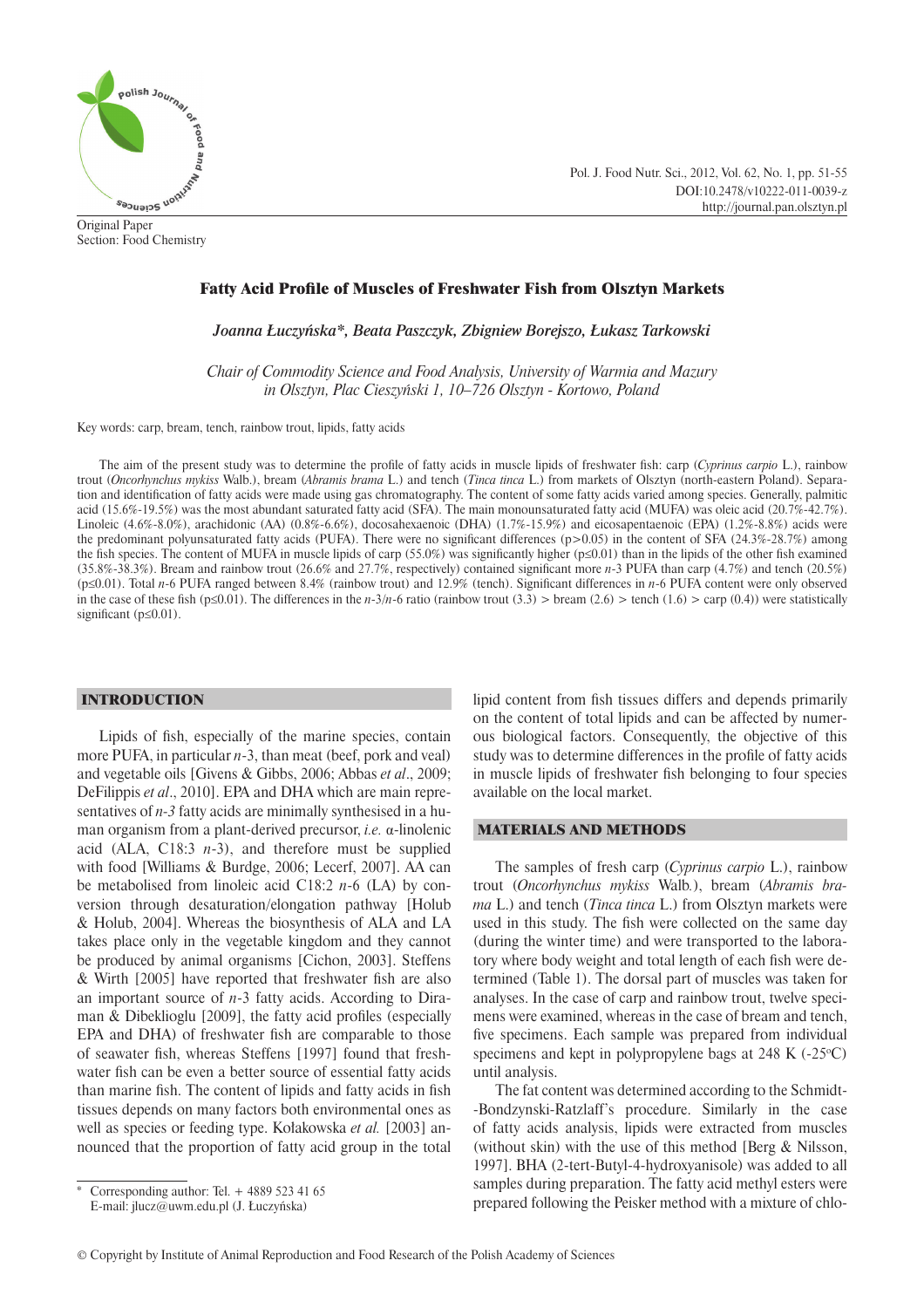roform: methanol: sulphuric acid (100:100:1 v/v) [Żegarska *et al.*, 1991]. The fatty acids profile was determined in an Agilent Gas Chromatograph 6890N with a flame-ionisation detector (FID) under the following conditions:

- capillary column (dimension 30 m x 0.25  $\mu$ m with a 0.32 mm internal diameter, liquid phase Supelcowax 10),
- temperature: injector 225<sup>o</sup>C, flame-ionisation detector  $-250\degree$ C and the column  $-180\degree$ C,
- carrier gas helium, flow rate 1 mL/min.

Individual fatty acids were identified by comparing the relative retention time of peaks to known standards of Supelco.

Significant differences in the contents of fatty acids, *n*--3/*n*-6 ratio and DHA+EPA between species were calculated using the one-way analysis of variance ANOVA (Duncan's test). The significance levels of  $p \le 0.05$  and  $p \le 0.01$  were estimated.

## RESULTS AND DISCUSSION

The results (mean±standard deviation) are given in Table 1, whereas the percentage share of the sum of fatty acids in muscles of fish examined is shown in Figure 1. Significant differences ( $p \le 0.05$  and  $p \le 0.01$ ) in the composition of some fatty acids were found between the fish species (Table 1). The lipid content varied from 2.4% to 5.1%. The muscles of rainbow trout contained more lipids than these of the other fish. The percentage composition of SFA ranged from  $24.3\%$ (rainbow trout) to  $28.7\%$  (carp), but there were no significant differences  $(p>0.05)$  between the species. The total SFA in muscles of bream (29.90%) measured by Łuczyńska *et al.* [2008] was higher than in bream examined in this study. In turn, Jankowska *et al.* [2006] found similar values for SFA in tench reared on natural feed (25.18%). Kołakowska *et al.* [2000] observed a higher content of SFA for rainbow trout (31.06%) and a lower one for carp (24.73%) to those noted in the present study. According to Kandemir & Polat [2007], the total lipids and fatty acids in the muscle of rainbow trout varied by seasons ( $p<0.05$ ). The same authors found a higher content of total fatty acids in summer, autumn and winter than in the spring.



FIGURE 1. Sum of the fatty acids groups (percentage) in the muscle triacylglycerols of freshwater fish examined.

Generally, palmitic acid was the predominating SFA  $(15.6-19.5\%)$ ,  $(p>0.05)$ . These findings are in agreement with literature data for Arctic char (*Salvelinus alpinus*), brook trout (*Salmo trutta fario*) and rainbow trout [Haliloğlu *et al*., 2002]. A similar observation was also made by Kmínková *et al.* [2001].

The content of MUFA in muscle lipids of carp (55.0%) was significantly higher ( $p \le 0.01$ ) than in the other fish examined. The lower values of MUFA were 35.8% (bream), 35.9% (rainbow trout) and 38.3% (tench), respectively. In all fish species, the most abundant fatty acids groups were MUFA. These results were not consistent with those of Passi *et al.* [2002] for Mediterranean marine fish species. Kujawa et al. [2005] found that the MUFA were predominant in the muscle lipids of bream, but the most abundant fatty acids group in muscles of pike (*Esox lucius* L.) and asp (*Aspius aspius* L.) were PUFAs. Özogul *et al.* [2007] also showed higher contents of MUFA for carp (13.8%) than tench (10.7%). These results were lower than data of the current findings. Bieniarz *et al.* [2001] observed that MUFA in muscle with skin of carp which was cultured in Experimental Fisheries Station in Zator ranged from 54.2 to 61.0%. According to Jankowska *et al.* [2006] muscle lipids of tench fed formulated feed and pond-reared tench contained 42.15% and 27.90% of MUFA, respectively. Przygoda *et al.* [2003] measured that the muscle lipids of rainbow trout contained 42.45% of MUFA. These values were higher than those observed in the present study, whereas lower levels in muscles of rainbow trout (30.81%) were found by Haliloğlu *et al.* [2002]. Similarly, Łuczyńska *et al.* [2008] showed lower values of MUFA in bream (33.44%) from the Mazurian Great Lakes than in the bream examined.

In the case of all freshwater fish, the major fatty acid among MUFA group was oleic acid (20.7–42.7%). This is in accordance with the results of Ugoala *et al.* [2008] for other fish species. These results confirm also findings of Kołakowska et *al*. [2000] and Kmínková *et al.* [2001]. The content of oleic acid was significantly higher in carp than in other fish species (p≤0.01), (Table 1).

The differences in Σ*n*-3 PUFA (26.6% and 27.7%, respectively) were not significant between bream and rainbow trout  $(p>0.05)$ . The same fish had a significantly higher content of this group of fatty acids than carp (4.7%) and tench  $(20.5\%)$  ( $p \le 0.01$ ). Carp contained significantly more *n*-3 PUFA than bream (p≤0.01). Low content of fatty acids of this group were reported by Kołakowska *et al.*  [2000]. The muscles of rainbow trout studied by the above authors were characterised by a lower content of Σ*n*-3 PUFA  $(24.02\%)$  than these of the fish analysed in this study. The results noted for rainbow trout were higher than those found by Haliloğlu *et al.* [2002]. The muscles of tench examined had more *n*-3 PUFA than the muscle tissue of the same fish species observed by Steffens  $&$  Wirth [2007], whereas in the case of dorsal muscle of carp the content of those acids was lower. Jankowska *et al.* [2006] determined higher contents of *n*-3 PUFA for tench. In the case of rainbow trout and bream, the contents of *n*-3 PUFA were higher than in Norwegian salmon (*Salmo salar* L.) oil observed by Usydus *et al.* [2007], and close to those noted for tench. In turn, Łuczyńska *et al.* [2008] reported on a lower content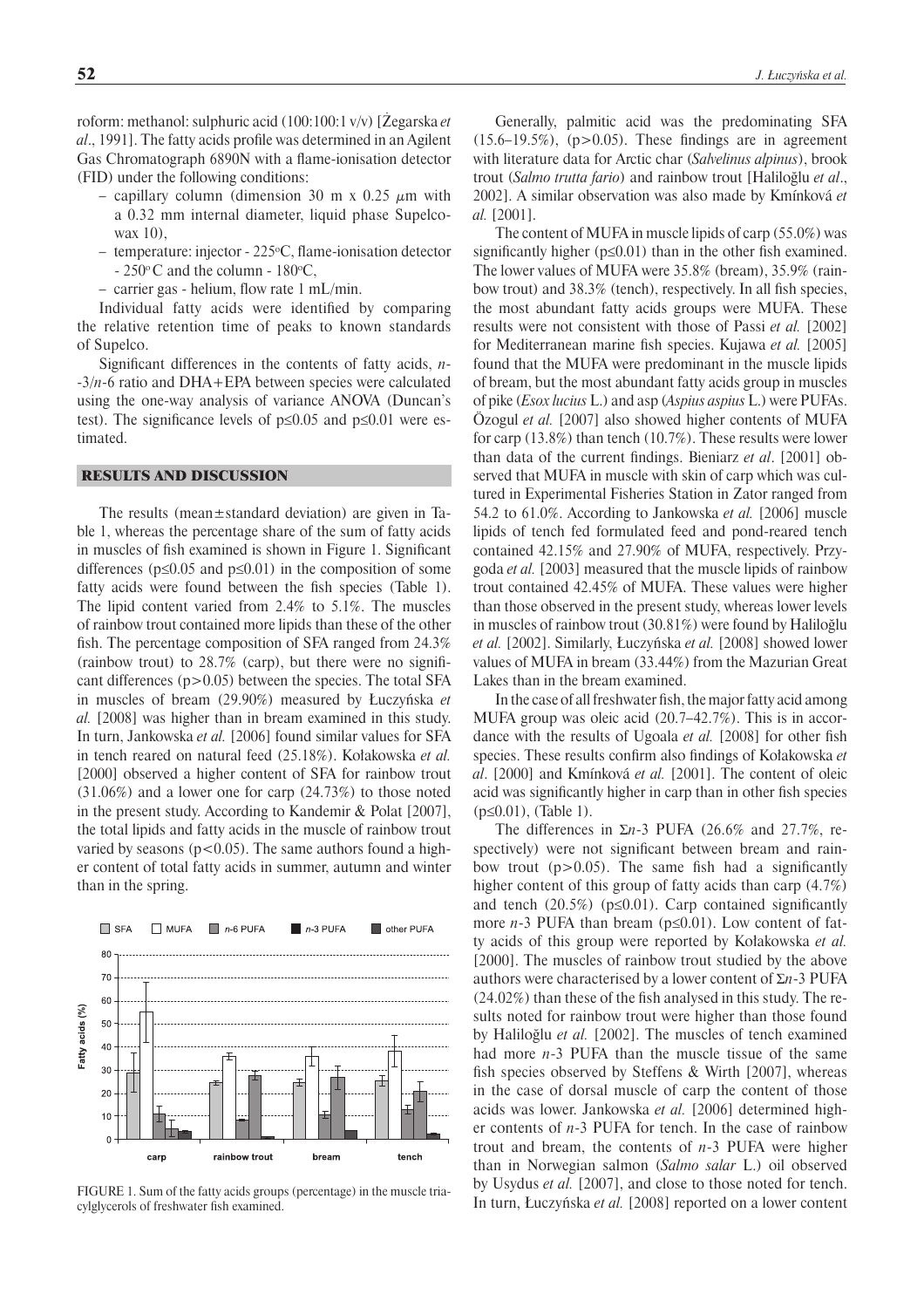|  |  |  |  | TABLE 1. Fat content, the composition of fatty acids (% of total fatty acids) and the biometric data in freshwater fish species |
|--|--|--|--|---------------------------------------------------------------------------------------------------------------------------------|
|--|--|--|--|---------------------------------------------------------------------------------------------------------------------------------|

|                           | Carp $(n=12)$                  | Rainbow trout $(n=12)$        | Bream $(n=5)$                 | Tench $(n=5)$                            |
|---------------------------|--------------------------------|-------------------------------|-------------------------------|------------------------------------------|
| Weight (g)                | $726 \pm 103$                  | $358 \pm 77$                  | $840 \pm 109$                 | $1054 \pm 244$                           |
| Length (cm)               | $35.3 \pm 2.2$                 | $32.2 \pm 3.8$                | $41.8 \pm 1.9$                | $40.8 \pm 3.7$                           |
| Total lipids (%)          | $4.9 \pm 3.7$                  | $5.1 \pm 1.9$                 | $2.4 \pm 1.3$                 | $2.6 \pm 1.5$                            |
|                           |                                | Fatty acids                   |                               |                                          |
| C12:0                     | $0.0 \pm 0.0$ <sup>B</sup>     | $0.1 \pm 0.0^{\rm A}$         | $0.1 \pm 0.0^{\rm A}$         | $0.1 \pm 0.0^{\rm A}$                    |
| C14:0                     | $1.0 \pm 0.3$ <sup>C</sup>     | $4.2 \pm 0.4$ <sup>A</sup>    | $2.0 \pm 0.3^{\rm B}$         | $2.0 \pm 0.3^{\rm B}$                    |
| C15:0                     | $0.2 \pm 0.1$ <sup>C</sup>     | $0.4 \pm 0.0^{\rm B}$         | $0.5 \pm 0.1^{\circ}$         | $0.7 \pm 0.1^{\rm A}$                    |
| C16:0                     | $19.5 \pm 5.3^{\rm A}$         | $15.6 \pm 0.7^{\rm A}$        | $16.3 \pm 0.8$ <sup>A</sup>   | $17.2 \pm 1.8$ <sup>A</sup>              |
| C17:0                     | $0.2 \pm 0.1$ <sup>C</sup>     | $0.3 \pm 0.0^{\circ}$         | $0.7 \pm 0.2^{\rm B}$         | $0.9 \pm 0.1^{\rm A}$                    |
| C18:0                     | $7.6 \pm 2.7^{\rm A}$          | $3.4 \pm 0.2^B$               | $4.5 \pm 0.9^{\circ}$         | $3.8 \pm 1.0^{\rm B}$                    |
| C20:0                     | $0.2 \pm 0.1$ <sup>cB</sup>    | $0.2 \pm 0.0$ bc AB           | $0.3 \pm 0.0$ <sup>a A</sup>  | $0.2 \pm 0.0$ <sup>ab AB</sup>           |
| C22:0                     | $0.0 \pm 0.0^{\circ}$          | $0.1 \pm 0.1^{\rm A}$         | $0.1 \pm 0.1^{\rm A}$         | $0.1 \pm 0.1^{\rm A}$                    |
| $\Sigma$ SFA              | $28.7\pm8.3^{\rm a}$           | $24.3 \pm 1.0^a$              | $24.6 \pm 1.6^a$              | $25.2 \pm 2.2^a$                         |
| C14:1                     | $0.1 \pm 0.1^{\rm B}$          | $0.2 \pm 0.0^{\text{A}}$      | $0.1 \pm 0.0^{\rm B}$         | $0.1 \pm 0.0^{\rm B}$                    |
| C16:1                     | $8.5 \pm 2.3$ <sup>bBC</sup>   | $6.2 \pm 0.4$ <sup>cC</sup>   | $10.4 \pm 1.4$ <sup>b B</sup> | $13.6 \pm 3.9^{\text{a A}}$              |
| C17:1                     | $0.3 \pm 0.2$ <sup>D</sup>     | $0.7 \pm 0.1$ <sup>C</sup>    | $0.9 \pm 0.1^{\rm B}$         | $1.2 \pm 0.2^{\rm A}$                    |
| C18:1                     | $42.7 \pm 15.4$ <sup>A</sup>   | $23.6 \pm 1.1^{\rm B}$        | $23.0 \pm 3.0^{\rm B}$        | $20.7 \pm 2.8$ <sup>B</sup>              |
| $C20:1(n-7)$              | $0.1 \pm 0.1$ <sup>cC</sup>    | $0.3 \pm 0.1$ <sup>bB</sup>   | $0.2 \pm 0.0$ <sup>bBC</sup>  | $0.6 \pm 0.2$ <sup>aA</sup>              |
| $C20:1(n-9)$              | $2.6 \pm 1.1^{\rm A}$          | $2.5 \pm 0.2^{\rm A}$         | $0.5 \pm 0.1^{\rm B}$         | $0.7 \pm 0.2^{\rm B}$                    |
| $C20:1(n-11)$             | $0.5 \pm 0.1$ <sup>bBC</sup>   | $0.3 \pm 0.0$ <sup>c</sup>    | $0.6 \pm 0.3^{b B}$           | $1.2 \pm 0.3$ <sup>aA</sup>              |
| $C22:1(n-9)$              | $0.1 \pm 0.2^{\rm BC}$         | $0.4 \pm 0.0^{\rm A}$         | $0.0 \pm 0.1$ <sup>C</sup>    | $0.3 \pm 0.2^{AB}$                       |
| $C22:1(n-11)$             | $0.0 \pm 0.1^{\rm B}$          | $1.8 \pm 0.2^{\rm A}$         | $0.0 \pm 0.0^{\text{B}}$      | $0.0 \pm 0.0^{\text{B}}$                 |
| $\Sigma$ MUFA             | $55.0 \pm 13.0^{\rm A}$        | $35.9 \pm 1.4^{\rm B}$        | $35.8 \pm 4.2^{\rm B}$        | $38.3 \pm 7.0^{\rm B}$                   |
| $C18:2(n-6)$              | $8.0 \pm 2.6^{\text{a A}}$     | $7.1 \pm 0.5$ <sup>a AB</sup> | $4.6 \pm 1.9^{b B}$           | $4.8 \pm 0.3^{b B}$                      |
| $C20:3(n-6)$              | $0.5 \pm 0.2$ <sup>ab AB</sup> | $0.3 \pm 0.1$ <sup>bB</sup>   | $0.4 \pm 0.1$ <sup>bAB</sup>  | $0.6\!\pm\!0.0^{\mathrm{a}\,\mathrm{A}}$ |
| $C20:4(n-6)$              | $2.0 \pm 1.5$ <sup>C</sup>     | $0.8 \pm 0.0^{\circ}$         | $4.8 \pm 1.3^{B}$             | $6.6 \pm 1.8$ <sup>A</sup>               |
| $C22:5(n-6)$              | $0.4\pm0.2$ <sup>cB</sup>      | $0.3 \pm 0.0$ <sup>cB</sup>   | $0.7 \pm 0.1$ <sup>bA</sup>   | $0.9 \pm 0.3$ <sup>aA</sup>              |
| $\Sigma$ PUFA <i>n</i> -6 | $10.8 \pm 3.5^{AB}$            | $8.4 \pm 0.5^{\rm B}$         | $10.5 \pm 1.4^{AB}$           | $12.9 \pm 1.8$ <sup>A</sup>              |
| $C18:3(n-3)$              | $1.1 \pm 0.6^{\rm B}$          | $2.0 \pm 0.1^{\circ}$         | $4.8 \pm 3.3^{\rm A}$         | $4.2 \pm 1.9^{\rm A}$                    |
| $C20:3(n-3)$              | $0.1 \pm 0.1$ <sup>d C</sup>   | $0.1 \pm 0.0$ <sup>cC</sup>   | $0.5 \pm 0.1$ <sup>aA</sup>   | $0.4 \pm 0.1$ <sup>bB</sup>              |
| $C20:4(n-3)$              | $0.1 \pm 0.1^D$                | $0.9 \pm 0.1^{\rm B}$         | $1.1 \pm 0.2^{\rm A}$         | $0.6 \pm 0.1$ <sup>C</sup>               |
| $C20:5(n-3)EPA$           | $1.2 \pm 1.0$ <sup>C</sup>     | $6.4\pm0.4^{\rm B}$           | $8.8 \pm 1.3^{\rm A}$         | $5.5 \pm 0.5^{\rm B}$                    |
| $C22:5(n-3)$              | $0.6 \pm 0.5^{\rm B}$          | $2.3 \pm 0.1^{\rm A}$         | $2.2 \pm 0.4^{\rm A}$         | $2.3 \pm 0.5^{\rm A}$                    |
| $C22:6(n-3)DHA$           | $1.7 \pm 1.7^{\circ}$          | $15.9 \pm 1.7^{\rm A}$        | $9.1 \pm 1.7^{\rm B}$         | $7.4 \pm 3.0^{\rm B}$                    |
| $\Sigma$ PUFA $n-3$       | $4.7 \pm 3.7^{\circ}$          | $27.7 \pm 1.8$ <sup>A</sup>   | $26.6 \pm 5.0^{\text{A}}$     | $20.5 \pm 4.5^{\circ}$                   |
| C16:4                     | $0.0 \pm 0.0^{\circ}$          | $0.4 \pm 0.1^{\rm A}$         | $0.0 \pm 0.0^{\text{B}}$      | $0.0 \pm 0.0^{\circ}$                    |
| C16:2                     | $0.1 \pm 0.1$ <sup>C</sup>     | $0.7 \pm 0.1^{\rm A}$         | $0.4 \pm 0.1^{\circ}$         | $0.5 \pm 0.1^{\rm B}$                    |
| $C18:3(n-4)$              | $0.2 \pm 0.1$ <sup>cC</sup>    | $0.5 \pm 0.0$ <sup>b AB</sup> | $0.4 \pm 0.1$ <sup>bB</sup>   | $0.6\pm0.1^{\rm a\,A}$                   |
| C18:4                     | $0.1 \pm 0.1^{\rm D}$          | $1.3 \pm 0.1^{\rm A}$         | $0.9 \pm 0.1^{\rm B}$         | $0.4 \pm 0.1$ <sup>C</sup>               |
| C21:5                     | $0.0\pm0.0$ <sup>bC</sup>      | $0.5 \pm 0.2$ <sup>a A</sup>  | $0.1 \pm 0.0$ <sup>bBC</sup>  | $0.3 \pm 0.1$ <sup>a AB</sup>            |
| C20:2                     | $0.3 \pm 0.1$ <sup>C</sup>     | $0.4 \pm 0.0^{\circ}$         | $0.7 \pm 0.2^{\rm B}$         | $1.3 \pm 0.3^{\rm A}$                    |
| $\Sigma$ other PUFA       | $0.7 \pm 0.3^{D}$              | $3.7 \pm 0.3^{\rm A}$         | $2.5 \pm 0.2$ <sup>C</sup>    | $3.1 \pm 0.5^{\rm B}$                    |
| $\Sigma$ PUFA             | $16.2 \pm 7.0^{\rm B}$         | $39.8 \pm 1.5^{\rm A}$        | $39.6 \pm 0.1^{\text{A}}$     | $36.5 \pm 6.2^{\rm A}$                   |
| $n - 3/n - 6$             | $0.4 \pm 0.2$ <sup>D</sup>     | $3.3 \pm 0.4$ <sup>A</sup>    | $2.6 \pm 0.8$ <sup>B</sup>    | $1.6 \pm 0.2$ <sup>C</sup>               |
| EPA+DHA                   | $2.9 \pm 2.7$ <sup>D</sup>     | $22.3 \pm 1.9^{\circ}$        | $17.9 \pm 3.0^{\circ}$        | $13.0 \pm 3.4$ <sup>C</sup>              |

a, b, c, d - significant difference (p≤0.05); A, B, C, D - significant difference (p≤0.01). The same letter indicates the lack of significant differences between the muscles fish species (p>0.05); "0.0" - indicates that the contents are less than 0.05%.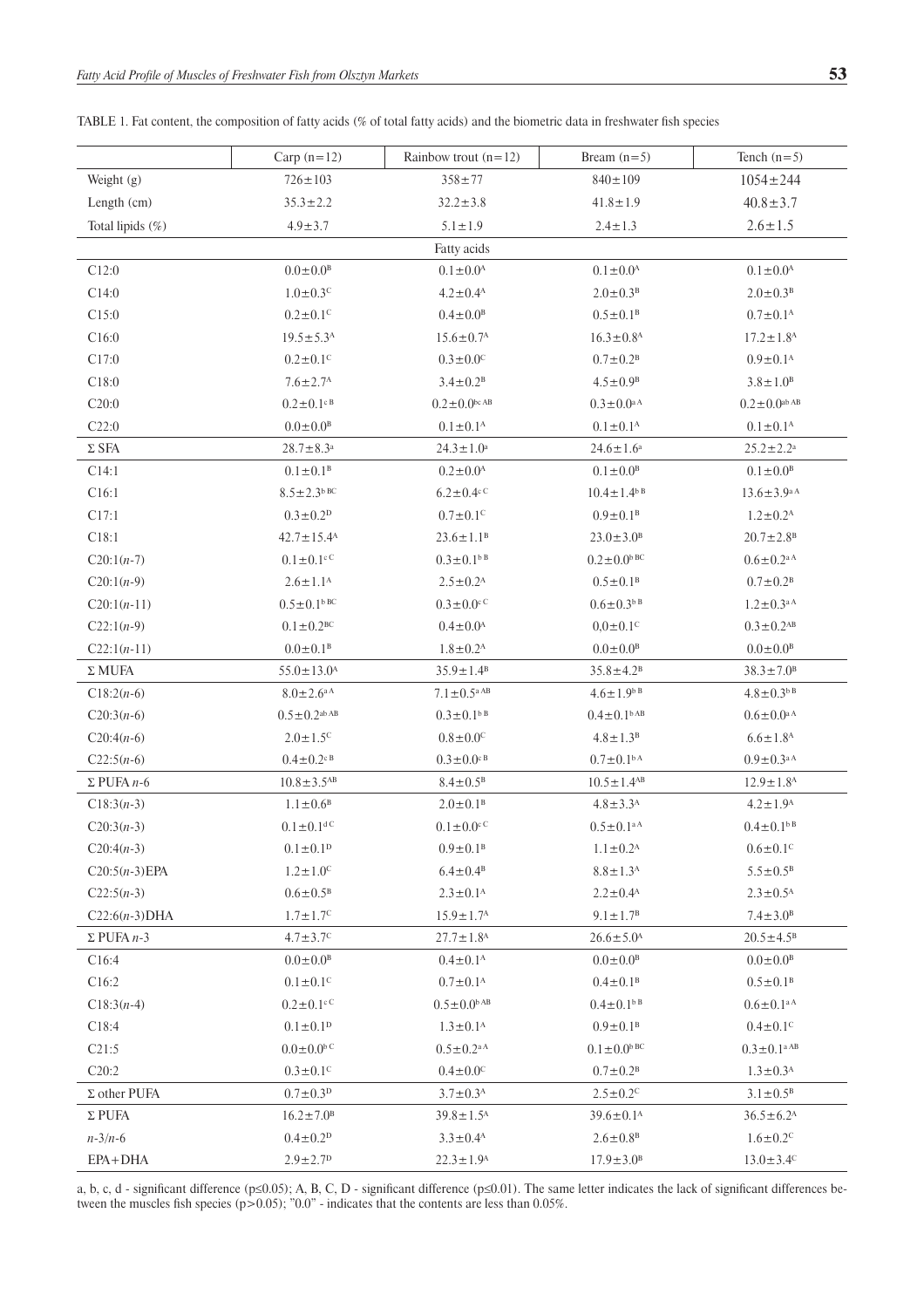of Σ *n*-3 PUFA in muscles of bream (24.66%) compared to data published in the present studies for bream.

The main fatty acids of  $n-3$  PUFA in muscle lipids of fish were DHA (1.7–15.9%) and EPA (1.2–8.8%). These results are in accordance with literature data for marine fish [Njinkoué *et al.*, 2002; Visentainer *et al.*, 2007] and freshwater fish [Kujawa *et al*., 2005; Łuczyńska *et al*., 2008]. A higher value of DHA was observed in rainbow trout compared to the other fish studied ( $p \le 0.01$ ), while a higher content of EPA was found in bream (p≤0.01) (Table 1).

Total *n*-6 PUFA varied from 8.4% (rainbow trout) to 12.9% (tench). Significant differences for *n*-6 PUFA were observed only in the case of these fish ( $p \le 0.01$ ). The percentage contents of *n*-6 PUFA in bream and carp were similar (10.5% and 10.8%, respectively) (p>0.05). The differences observed in *n*-6 PUFA content between carp and tench studies were not significant (p>0.05). Özogul *et al.* [2007] found that *n*-6 PUFA values in tench (16.8%) and carp (16.3%) were close. According to these authors, the seawater fish had lower levels of  $n-6$  PUFA than the freshwater fish, but in the case of  $n-3$  PUFA, the marine fish were better sources of those acids. The total content of *n*-6 PUFA in bream muscles measured by Łuczyńska *et al.* [2008] was 11.21%. In turn, Σ *n*-6 PUFA reported by Grela & Dudek [2007] for carp was 17.09%. According to these authors the content of this group of fatty acids in fish decreased as follows: carp > pike (*Esox lucius* L.) ≈ zander (*Sander lucioperca* L.) > cod (*Gadus morhua* L.) ≈ salmon. Haliloğlu *et al.* [2002] demonstrated that the levels of *n*-6 PUFA in asp (15.82%), brook trout (16.57%) and rainbow trout (14.47%) were not significantly different  $(p>0.05)$ . In the case of rainbow trout examined, lower contents were found for this group of fatty acids. Jankowska *et al.* [2006] and Steffens & Wirth [2007] showed that the content of *n*-3 and *n*-6 PUFA was dependent on the diet.

Linoleic (4.6–8.0%) and AA (0.8–6.6%) acids were the predominant *n*-6 PUFA. This is in accordance with the results of Łuczyńska *et al.* [2008] and Ugoala *et al.* [2008]. Muscle lipids of carp contained significantly more linoleic acid than the other fish examined (with the exception of rainbow trout)  $(p \le 0.01)$ . The content of AA was higher in muscle lipids of tench  $(p \le 0.01)$  (Table 1).

The differences in the *n*-3/*n*-6 ratio and EPA+DHA in the muscle lipids were statistically significant ( $p \le 0.01$ ). The ratio of *n*-3/*n*-6 accounted for 3.3 (rainbow trout), 2.6 (bream), 1.6 (tench), and 0.4 (carp), respectively. The *n*-3/*n*-6 ratio was close to that noted by Łuczyńska *et al.* [2008] for bream. This is also consistent with the results of Żmijewski *et al.* [2006] and Kujawa *et al.* [2005]. A similar ratio of *n*-3/*n*-6 was also observed in the case of tench reared on the basis of natural food in a pond (1.0) and tench fed supplementary wheat in a pond (1.1), [Steffens & Wirth, 2007]. According to Kołakowska *et al.* [2000] the value in carp was 0.1, whereas in the case of rainbow trout the *n*-3/*n*-6 ratio was 4.9. The value in muscles of rainbow trout noted by the same authors was higher than those determined in the present study. In contrast, a lower *n*-3/*n*-6 ratio (1.58) in rainbow trout was reported by Haliloğlu *et al.* [2002]. The above authors did not found any significant differences (p>0.05) between the *n*-3/*n*-6 ratio in rainbow trout, asp and brook trout. The ratio in marine fish in Malaysian wa-

ters varied from 1.50 to 4.31 [Osman *et al*., 2001]. According to the literature, the  $n-3/n-6$  ratio in raw marine fish oils was 1.72–2.77 [Usydus *et al*., 2007]. The ratio of *n*-3/*n*-6 in the muscle lipids of freshwater fish examined (with the exception of carp) was similar as in marine fish.

## **CONCLUSIONS**

The content of the sum of fatty acids (with the exception of SFA) varied between species. There were also differences in the fatty acids compositions among species. The  $n-3/n-6$  ratio in the muscle lipids of fish examined (with the exception of carp) was above 1.0. All fish examined had higher amounts of DHA, EPA and other long-chain fatty acids important from the nutritional point of view than some marine fish and can be as good sources of  $n-3$  and  $n-6$  fatty acids as those fish.

#### **REFFERENCES**

- 1. Abbas K.A., Mohamed A., Jamilah B., Fatty acids in fish and beef and their nutritional values: A review. J. Food Agr. Environ., 2009, 7, 37–42.
- 2. Berg H., Nilsson S., Determination of fat content in meat and meat products with NMR or SFE. Proc. Euro-Food Chem IX, Interlaken Switzerland 1997, September 24–26, 1, 59–64.
- 3. Bieniarz K., Kołdras M., Kamiński J., Mejza T., Fatty acids, fat and cholesterol in some lines of carp (*Cyprinus carpio* L.) in Poland. Arch. Pol. Fish., 2001, 9, 5–24.
- 4. Cichon R.M., Lipids in human nutrition. 2003, *in*: Chemical and Functional Properties of Food Lipids, vol. 10 (eds. Z.E. Sikorski, A. Kołakowska). CRC Press LLC, Boca Raton, London, New York, Washington, D.C., pp. 189–204.
- 5. DeFilippis A.P., Blaha M.J., Jacobson T.A., Omega-3 fatty acids for cardiovascular disease prevention. Curr. Treat. Opt. Cardiovasc. Med., 2010, 12, 365–380.
- 6. Diraman H., Dibeklioglu H., Chemometric characterization and classification of selected freshwater and marine fishes from Turkey based on their fatty acid profiles. J. Am. Oil Chem. Soc., 2009, 86, 235–246.
- 7. Givens D.I., Gibbs R.A., Very long chain *n*-3 polyunsaturated fatty acids in the food chain in the UK and the potential of animal- -derived foods to increase intake. Nutr. Bull., 2006, 31, 104–110.
- 8. Grela E.R., Dudek R., Nutrients contents and fatty acid profile in muscle tissue of some marine and freshwater fish. Żyw. Człow. Metab., 2007, 34, 561–565 (in Polish; English abstract).
- 9. Haliloğlu H.I., Aras N.M., Yetím H., Comparison of muscle fatty acids of three trout species (*Salvelinus alpinus, Salmo trutta fario, Oncorhynchus mykiss*) raised under the same conditions. Turk. J. Vet. Anim. Sci., 2002, 26, 1097–1102.
- 10. Holub D.J., Holub B.J. Omega-3 fatty acids from fish oils and cardiovascular disease. Molec. Cell. Biochem., 2004, 263, 217–225.
- 11. Jankowska B., Zakęś Z., Żmijewski T., Szczepkowski M., The impact of diet on the slaughter field, proximate composition, and fatty acids profile of fillets of tench (*Tinca tinca* (L.). Arch. Pol. Fish., 2006, 14, 195–211.
- 12. Kandemir S., Polat N., Seasonal variation of total lipid and total fatty acid in muscle and liver of rainbow trout (*Oncorhynchus*